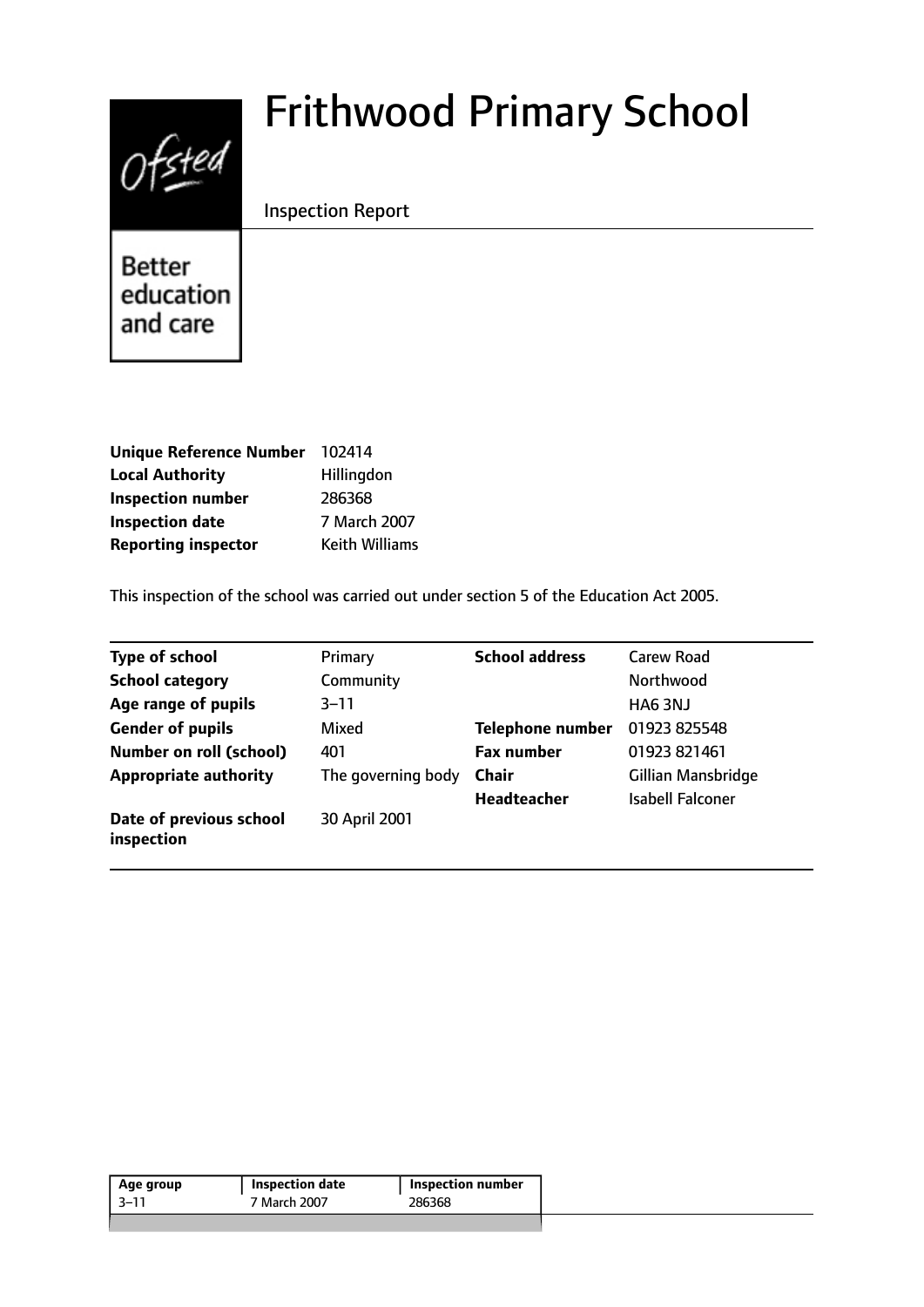© Crown copyright 2007

Website: www.ofsted.gov.uk

This document may be reproduced in whole or in part for non-commercial educational purposes, provided that the information quoted is reproduced without adaptation and the source and date of publication are stated.

Further copies of this report are obtainable from the school. Under the Education Act 2005, the school must provide a copy of this report free of charge to certain categories of people. A charge not exceeding the full cost of reproduction may be made for any other copies supplied.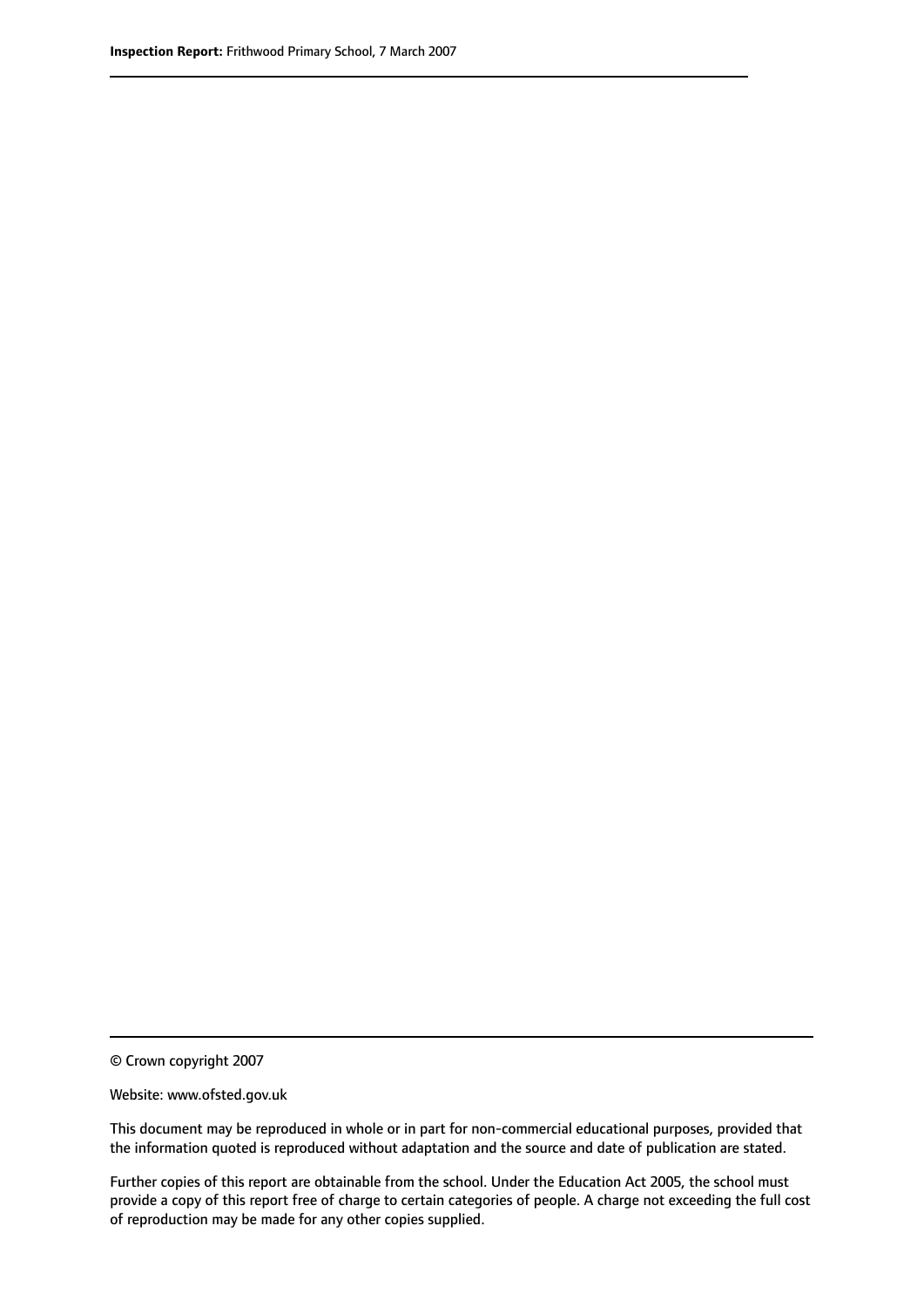# **Introduction**

The inspection was carried out by an Additional Inspector.

# **Description of the school**

Thislarger than average primary school is expanding and serves a socially and culturally diverse community. About half of the pupils are from White British backgrounds. Amongst the remainder, the largest groups are those from other White backgrounds and those of Indian, African, Pakistani and Caribbean heritage. A much higher than usual proportion of pupils are learning English as an additional language. The percentage identified with learning difficulties is rising, although it is lower than that found in most schools. A below average proportion of pupils are eligible for free school meals, while the proportion who join or leave the school at other than the usual times is much higher than usual. The school has Investors in People status.

# **Key for inspection grades**

| Grade 1 | Outstanding  |
|---------|--------------|
| Grade 2 | Good         |
| Grade 3 | Satisfactory |
| Grade 4 | Inadequate   |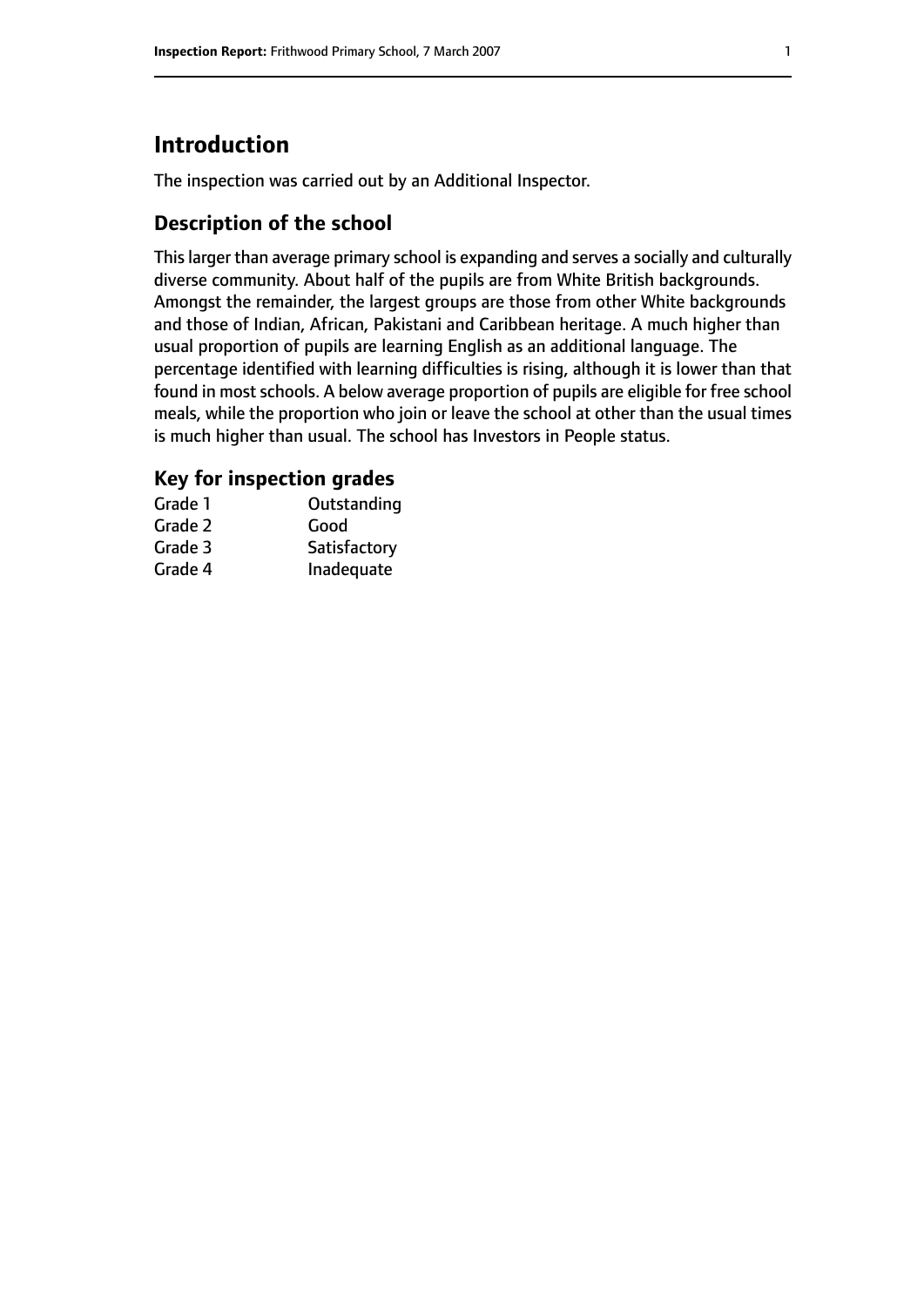# **Overall effectiveness of the school**

#### **Grade: 2**

Frithwood is a good school and has some excellent features. A combination of good leadership, management and teaching means that pupils achieve well to reach above average standards. Exceptional care, support and guidance ensure that pupils feel very safe in school, behave impeccably, enjoy all that it offers and make excellent progress in their personal development.

A key to the school's success is the leaders' rigorous monitoring of the performance of pupils and staff. The excellent headteacher, very ably supported by the deputy and assistant headteachers, has created a staff team who are reflective of their own practice and focused firmly on securing further improvement. This means that strengths are shared and weaknesses are tackled thoroughly. Systems for tracking pupils' progress are similarly robust, so that staff are alert to any potential underachievement. Extra support is targeted very well towards those who need it and a careful check is kept on ensuring that these strategies are achieving the necessary results. Consequently, the leaders have a very accurate view of the school's effectiveness and good capacity to secure further improvement.

Following sustained efforts to raise standards in English, Year 6 national test results were significantly above average in the last two years. Indeed, the progress made by pupils in 2006 was amongst the top ten per cent nationally. The leaders shifted their attention to mathematics because results had not kept pace with those in English. They have been working determinedly to redress this and results rose significantly in 2006. The school recognises that pupils' progress in mathematics, whilst still good, is not as brisk as that seen in English and this remains a priority. In particular, too few pupils reached the higher Level 3 in the 2006 tests for pupils in Year 2. The school is rightly focused on ensuring that these more able pupils have a consistently high level of challenge. Children in the Foundation Stage achieve well in a caring, supportive and well organised environment.

The securing of academic improvement is not at the expense of pupils' personal development, care and welfare. All pupils are valued, regardless of age, background or ability and this makes a strong contribution to their achievement and progress. Parents are very appreciative of the help their children receive, one commenting, 'I leave my daughter every day with complete peace of mind knowing she will be safe and looked after.' Teachers plan carefully to meet pupils' wide ranging needs. Very strong links with outside agencies contribute to the outstanding levels of care, particularly for those pupils who are potentially vulnerable. Thorough assessment systems are used exceptionally well to guide pupils on their next steps. Teachers provide interesting and challenging lessons and a very good range of popular out-of-school activities, which enhance pupils' enjoyment. Pupils appreciate this emphasis on their all-round development. As one said, 'What I like is that it's not just about work!' They are well prepared to be future citizens and have an excellent understanding of how to lead healthy lifestyles.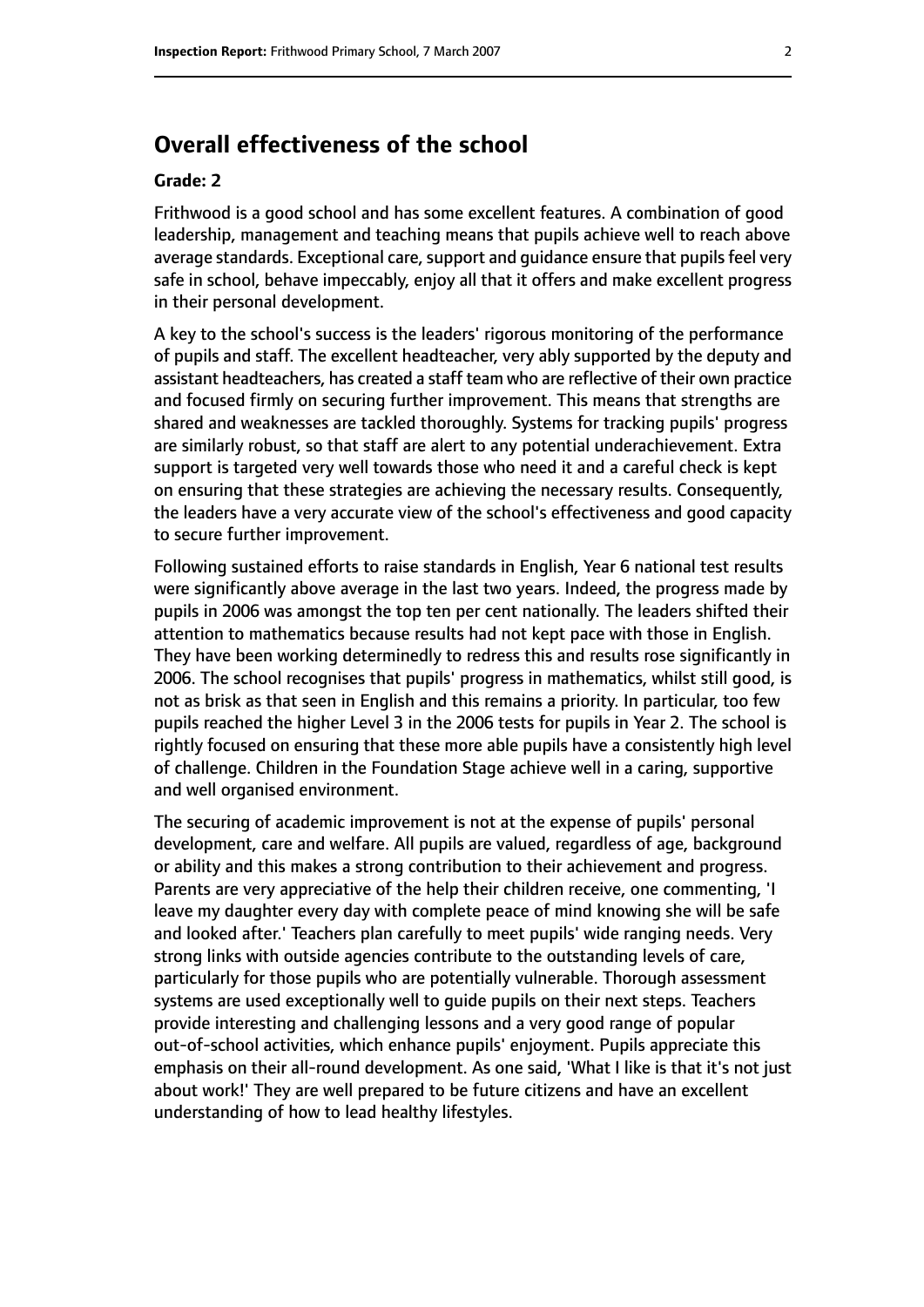#### **What the school should do to improve further**

• Raise the mathematical achievement of pupils, particularly more able pupils in Key Stage 1, to match that in English.

# **Achievement and standards**

#### **Grade: 2**

Pupils' attainment on entry to the school covers a broad range and varies from year to year but, overall, it is broadly average. Pupils in the Foundation Stage make good progress and most reach the goals expected of them by the end of Reception. Many pupils join the school after the Foundation Stage and have limited English. They achieve well to reach average standards by the end of Year 2. They make brisk progress in learning the language and quickly gain confidence, which accelerates their progress in other subjects. Occasionally, more able pupils do not make enough progress in mathematics because more could be expected of them. The school is tackling this successfully, and a larger proportion of Year 2 pupils are now on track to reach the higher Level 3. National test results in Year 6 were significantly above average in 2006. The current Year 6 have lower starting points than that cohort, but they are making good progress and are on track to reach above average levels. Mathematics remains a priority, as pupils do not make as brisk progress as they do in English. There is no significant difference in the progress of pupils of different ability, background or gender.

# **Personal development and well-being**

#### **Grade: 1**

Pupils' personal development, including their spiritual, moral, social and cultural development, is outstanding. Relationships are excellent. A strong focus on increasing pupils' self-esteem is very evident in the confident way that pupils approach their work and play. They enjoy school immensely and feel very safe in its supportive environment. This is not yet reflected in attendance rates, although these have risen because the school makes every effort to encourage pupils to attend. These rates are affected by unavoidable absences due to the significant medical needs of a few pupils and by families taking holidays during term time. Despite this, pupils' positive attitudes and excellent behaviour contribute strongly to their academic progress. Pupils enjoy playing energetically and apply their excellent knowledge of a healthy diet to the food they bring for lunch. Pupils make a good contribution to the school and wider community. They feel that their school council makes a difference and are particularly proud of their role in interviewing playground 'buddies' and planning the talent show 'Frithwood Factor'. Good progress in the basic skills prepares them well for their future economic well-being.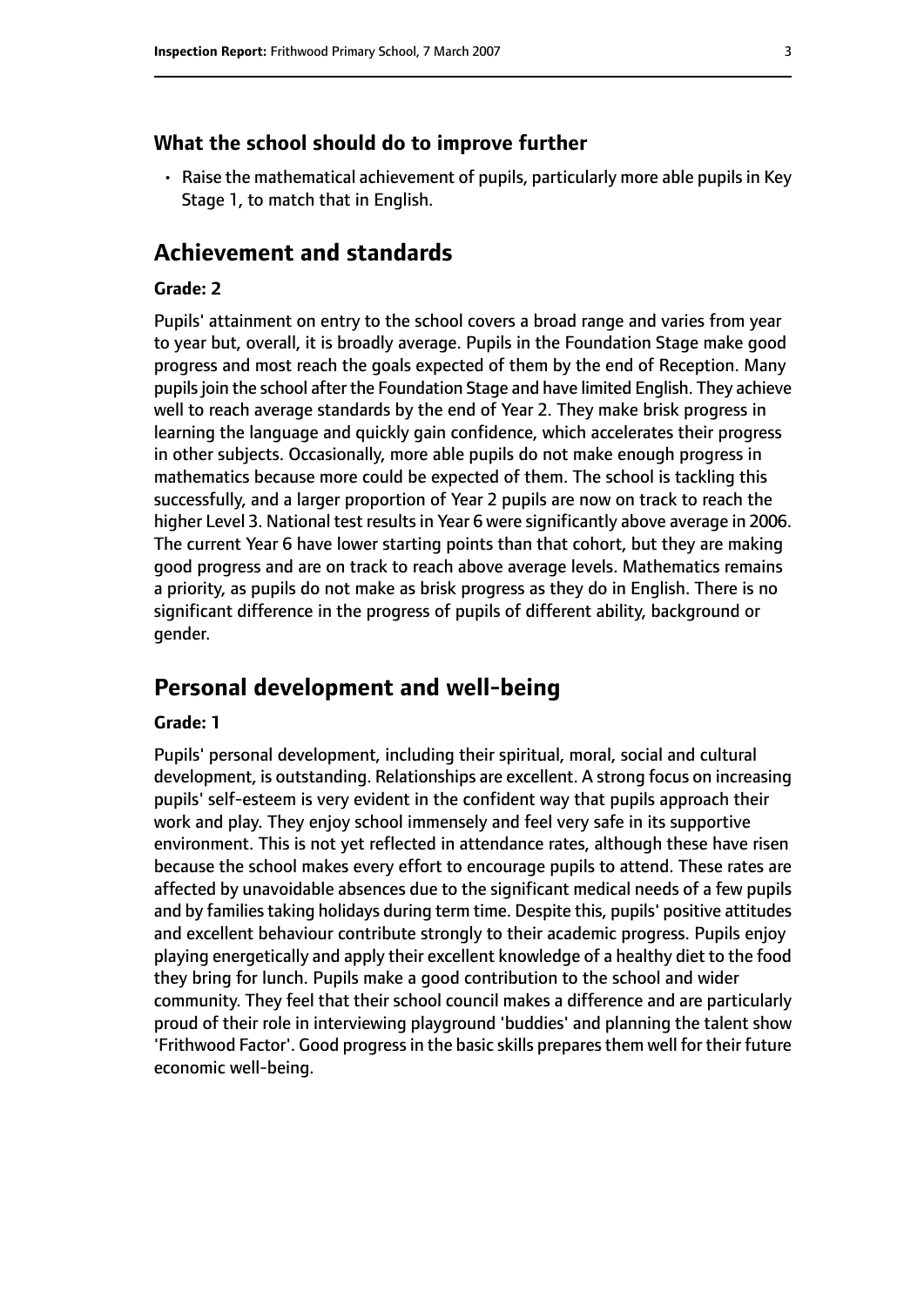# **Quality of provision**

#### **Teaching and learning**

#### **Grade: 2**

Good teaching makes a positive contribution to pupils' learning and achievement. Children in the Nursery and Reception get off to a good start because they are well taught and a close check is kept on their progress. Across the school, lessons run smoothly. They are successful because they are well organised and pupils are eager and ready to learn. Teachers have a good knowledge of the subjects they teach. They plan an interesting range of activities, often using interactive whiteboards well to capture pupils' interest. They are clear about what pupils are expected to learn and invariably share this with them at the beginning of lessons. Planning takes good account of pupils' previous learning and teachers keep a close check on their understanding by asking astute questions. Their patience when dealing with misunderstanding is much appreciated by pupils. Expectations are usually high, as seen to particularly good effect in an outstanding lesson in Year 6. Occasionally, more could be expected of higher attaining pupils. Marking is of good quality. It ensures that pupils have a very clear picture of how well they are doing and how they can improve.

#### **Curriculum and other activities**

#### **Grade: 2**

The school responded well to its consultation with pupils, many of whom indicated that they did not enjoy what was offered in some foundation subjects. Changes were made that have ensured that pupils have enough time to study subjects in depth and links between subjects have been strengthened. These improvements ensure that pupils benefit from a good, well planned and enjoyable curriculum. The school is rightly reviewing its provision to ensure that it contributes to pupils' all-round development. Every step is taken to ensure that all pupils have access to the curriculum. For example, teachers often use their own expertise and, where available, outside input to modify the planning for those new to learning English. This means that these pupils play a full part in lessons and are able to make similar progress to their classmates. A very good range of out-of-school and enrichment activities contribute to pupils' high levels of enjoyment.

#### **Care, guidance and support**

#### **Grade: 1**

This is a significant strength. Every step is taken to secure the health, safety and welfare of pupils, including those who are potentially vulnerable. Of particular note is the way that pupils' academic and personal progress is tracked. This information is used exceptionally well to provide support where it is most needed and give pupils very clear, and well-understood, targets for improvement. A close eye is kept on the increasing number of pupils who are new to the school, many of whom stay for only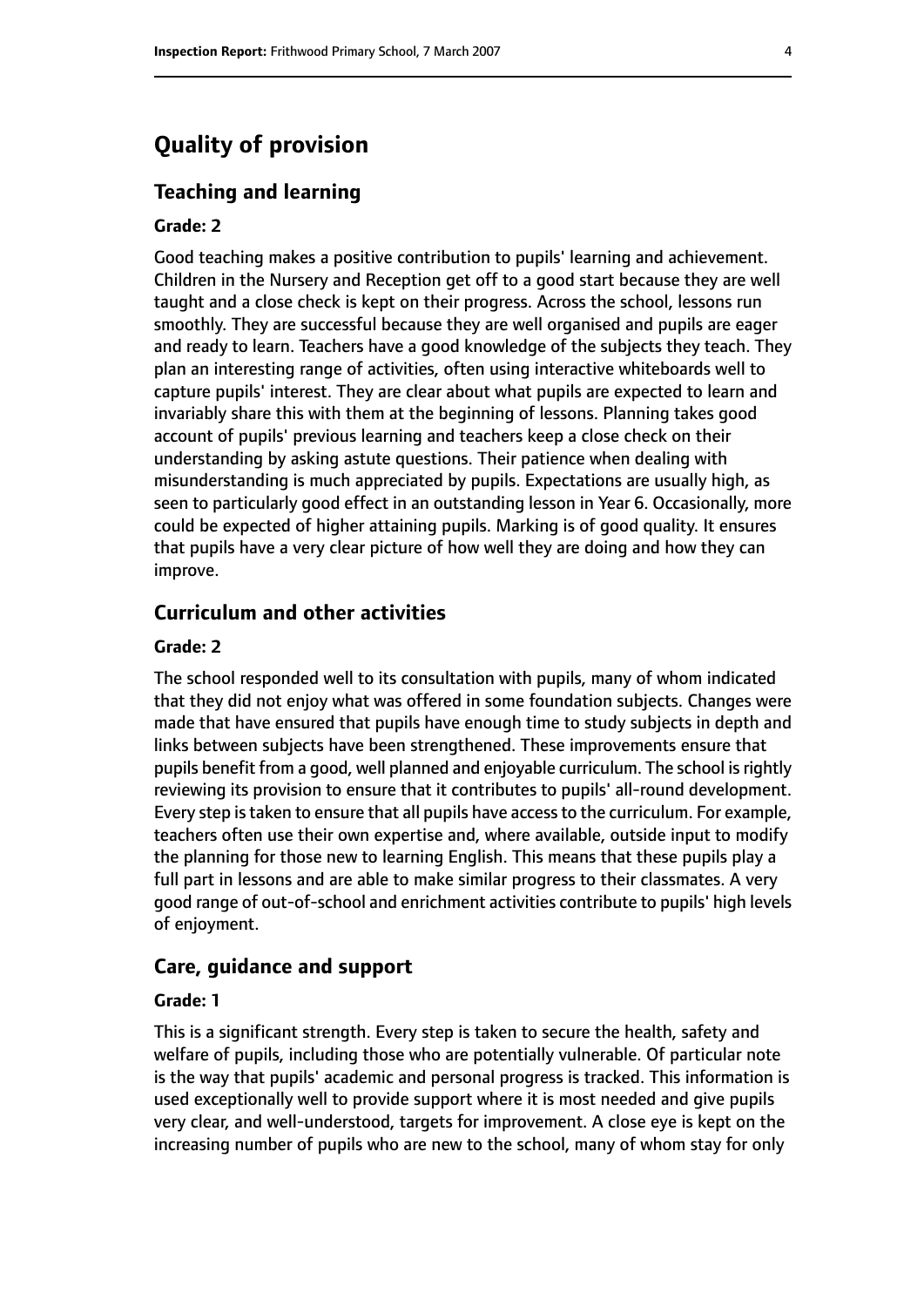short periods. Their learning and social needs are identified quickly and they have every chance of making good progress in their time at school. The school leaders are adept at using assessment information to test the effectiveness of strategies by comparing the progress of pupils who have received a particular intervention with those who did not. Procedures are then modified to secure the best possible provision for pupils, whatever their need. As a result, there is no significant difference in the progress made by different group of pupils, including those with learning difficulties and pupils who are new to English.

# **Leadership and management**

#### **Grade: 2**

Good leadership and management, including excellent leadership from the headteacher, have ensured that the school has improved well since it was last inspected. Standards are higher, particularly in writing in Key Stage 1 and in English in Key Stage 2. Where the monitoring of teaching and learning was weak in the last report, this is now a key factor in the school's success. Good practice is shared and inconsistencies are ironed out, although the leaders recognise that there is still more to be done to ensure a consistent challenge for more able pupils in mathematics. They have clear plans for ensuring that pupils' progress matches their very good achievement in English. Senior leaders use their complementary skills very effectively and staff share their vision of continued improvement. Other staff with leadership roles oversee their areas well, resulting, for example, in much improved Foundation Stage provision. Governors make a strong contribution to school improvement by having a good understanding of their strategic role and holding the senior leaders to account.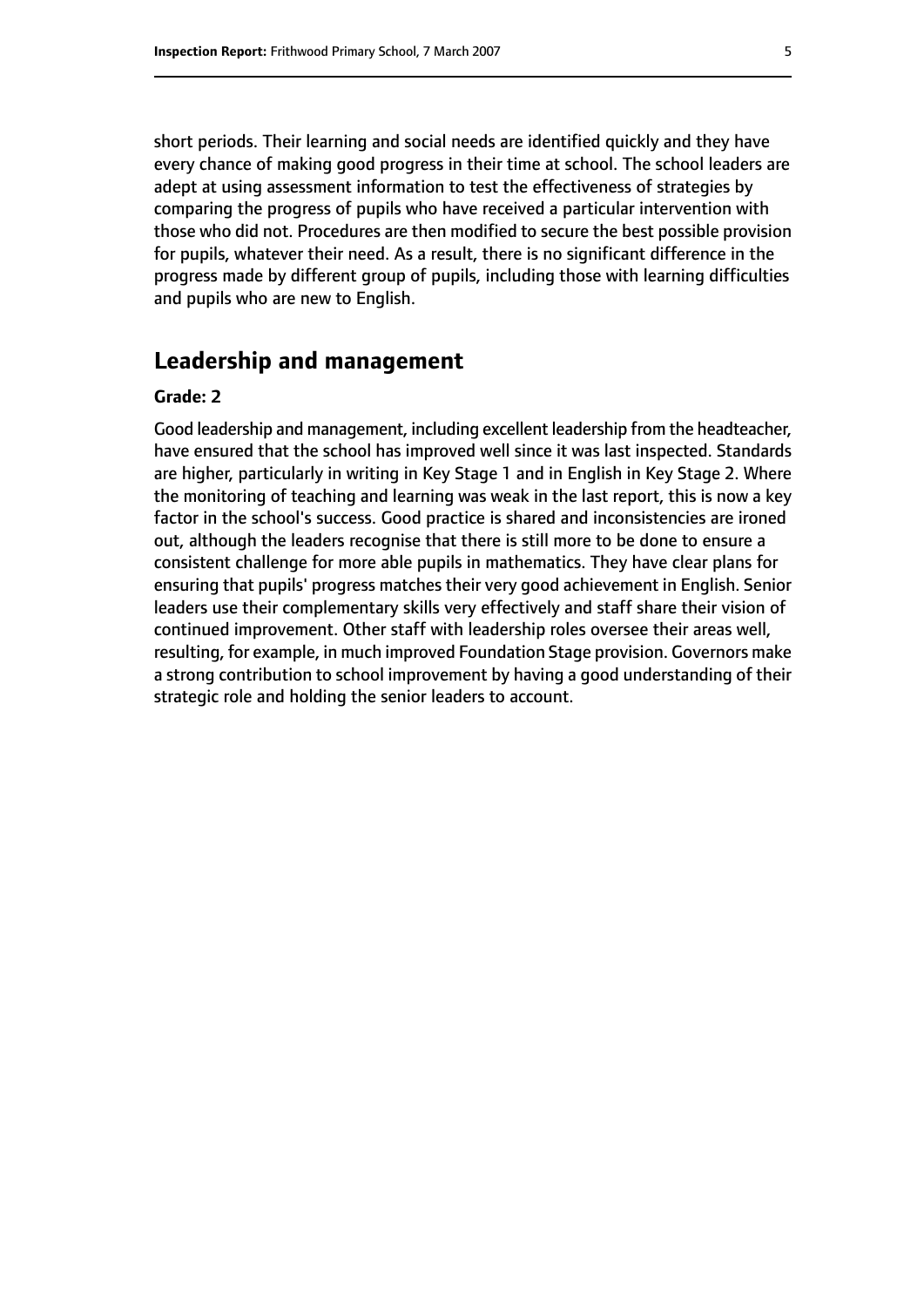**Any complaints about the inspection or the report should be made following the procedures set out inthe guidance 'Complaints about school inspection', whichis available from Ofsted's website: www.ofsted.gov.uk.**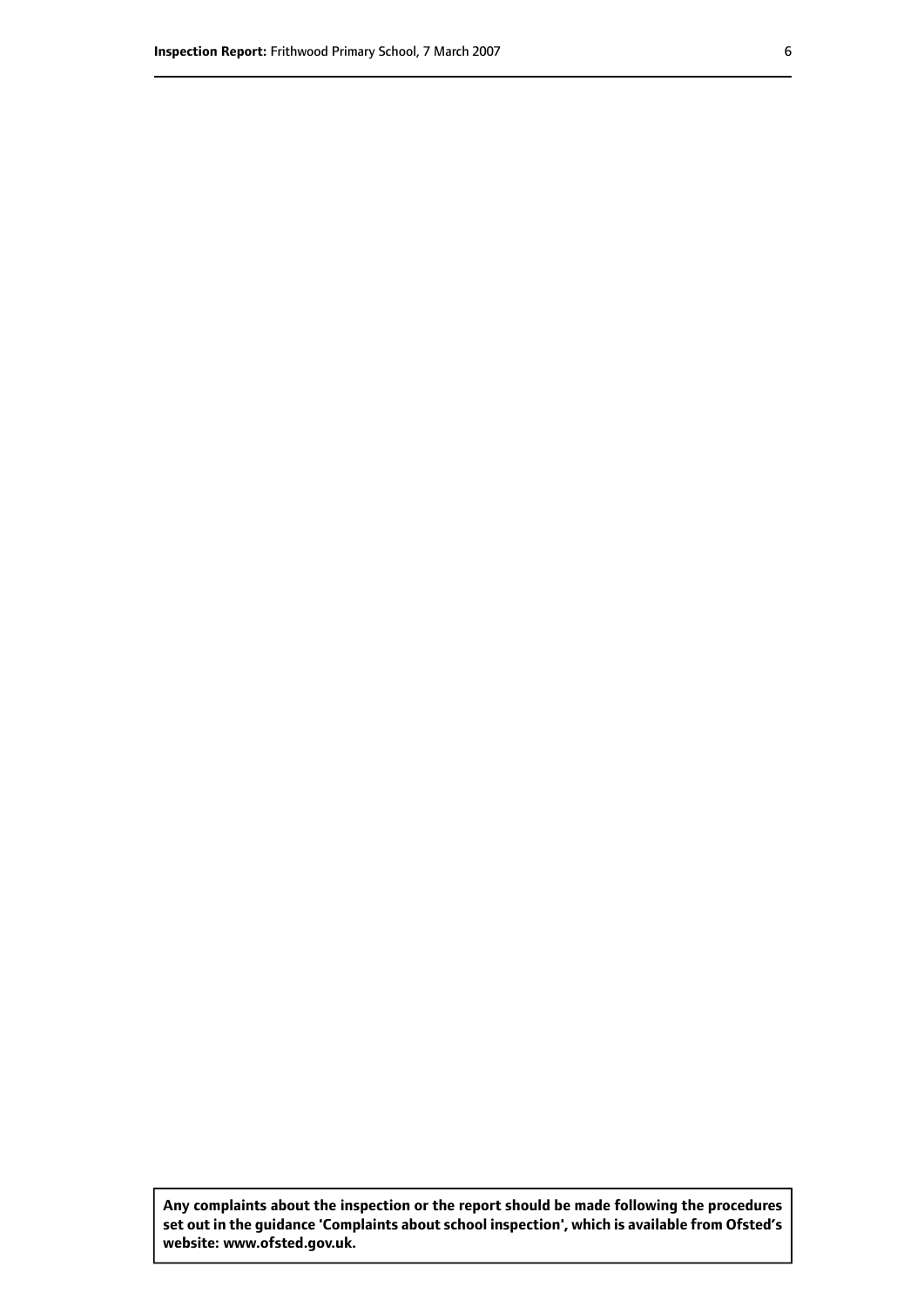# **Inspection judgements**

| $^{\circ}$ Key to judgements: grade 1 is outstanding, grade 2 good, grade 3 satisfactory, and grade 4 $^{\circ}$ | School         |
|------------------------------------------------------------------------------------------------------------------|----------------|
| inadequate                                                                                                       | <b>Overall</b> |

# **Overall effectiveness**

| How effective, efficient and inclusive is the provision of education, integrated<br>care and any extended services in meeting the needs of learners? |     |
|------------------------------------------------------------------------------------------------------------------------------------------------------|-----|
| How well does the school work in partnership with others to promote learners'<br>well-being?                                                         |     |
| The quality and standards in the Foundation Stage                                                                                                    |     |
| The effectiveness of the school's self-evaluation                                                                                                    |     |
| The capacity to make any necessary improvements                                                                                                      |     |
| Effective steps have been taken to promote improvement since the last<br>inspection                                                                  | Yes |

# **Achievement and standards**

| How well do learners achieve?                                                                               |  |
|-------------------------------------------------------------------------------------------------------------|--|
| The standards <sup>1</sup> reached by learners                                                              |  |
| How well learners make progress, taking account of any significant variations between<br>groups of learners |  |
| How well learners with learning difficulties and disabilities make progress                                 |  |

# **Personal development and well-being**

| How good is the overall personal development and well-being of the<br>learners?                                  |  |
|------------------------------------------------------------------------------------------------------------------|--|
| The extent of learners' spiritual, moral, social and cultural development                                        |  |
| The behaviour of learners                                                                                        |  |
| The attendance of learners                                                                                       |  |
| How well learners enjoy their education                                                                          |  |
| The extent to which learners adopt safe practices                                                                |  |
| The extent to which learners adopt healthy lifestyles                                                            |  |
| The extent to which learners make a positive contribution to the community                                       |  |
| How well learners develop workplace and other skills that will contribute to<br>their future economic well-being |  |

# **The quality of provision**

| How effective are teaching and learning in meeting the full range of the<br>  learners' needs?                      |  |
|---------------------------------------------------------------------------------------------------------------------|--|
| $\mid$ How well do the curriculum and other activities meet the range of needs<br>$\mid$ and interests of learners? |  |
| How well are learners cared for, guided and supported?                                                              |  |

 $^1$  Grade 1 - Exceptionally and consistently high; Grade 2 - Generally above average with none significantly below average; Grade 3 - Broadly average to below average; Grade 4 - Exceptionally low.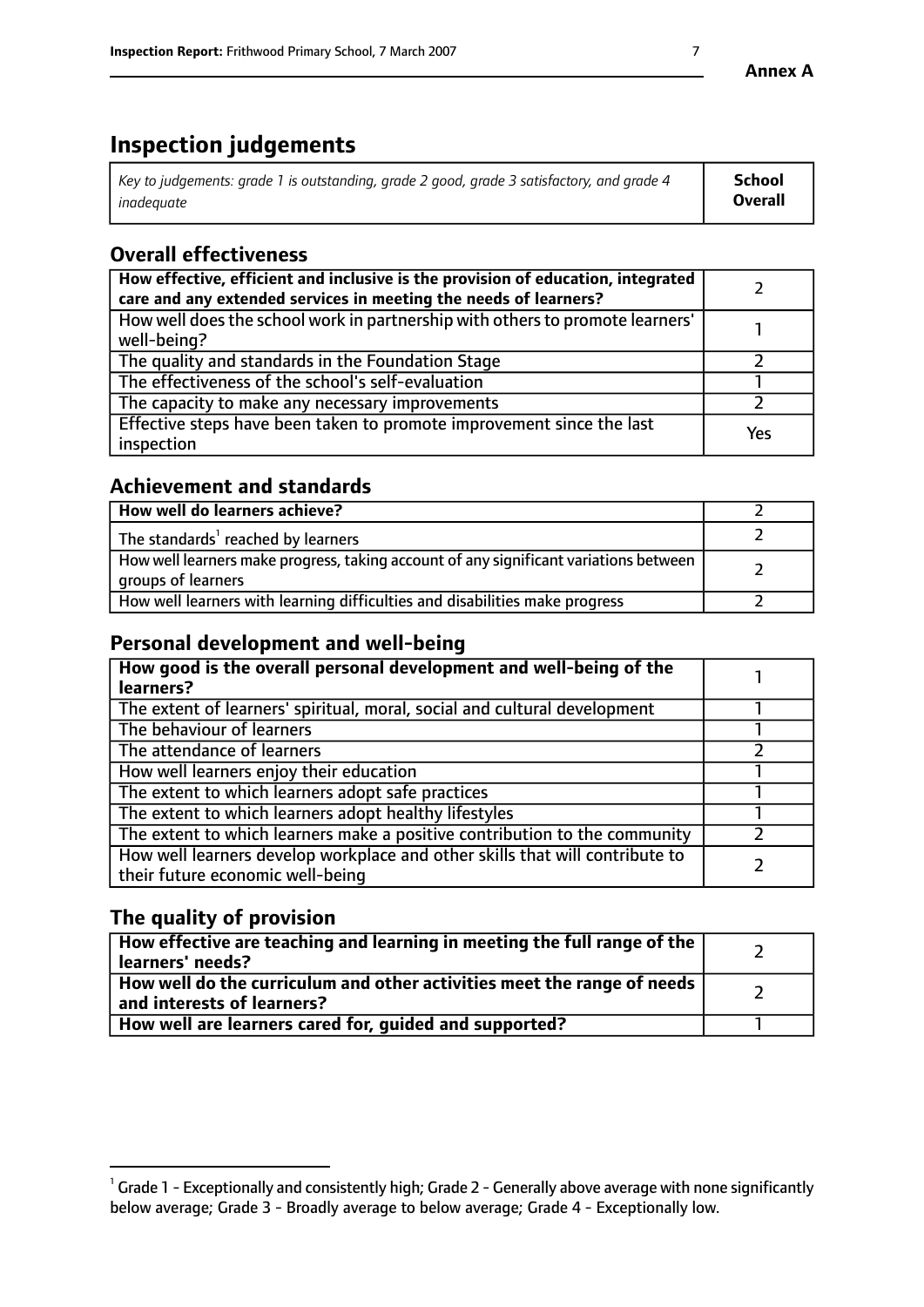# **Leadership and management**

| How effective are leadership and management in raising achievement<br>and supporting all learners?                                              |           |
|-------------------------------------------------------------------------------------------------------------------------------------------------|-----------|
| How effectively leaders and managers at all levels set clear direction leading<br>to improvement and promote high quality of care and education |           |
| How effectively performance is monitored, evaluated and improved to meet<br>challenging targets                                                 |           |
| How well equality of opportunity is promoted and discrimination tackled so<br>that all learners achieve as well as they can                     |           |
| How effectively and efficiently resources, including staff, are deployed to<br>achieve value for money                                          |           |
| The extent to which governors and other supervisory boards discharge their<br>responsibilities                                                  |           |
| Do procedures for safequarding learners meet current government<br>requirements?                                                                | Yes       |
| Does this school require special measures?                                                                                                      | <b>No</b> |
| Does this school require a notice to improve?                                                                                                   | No        |